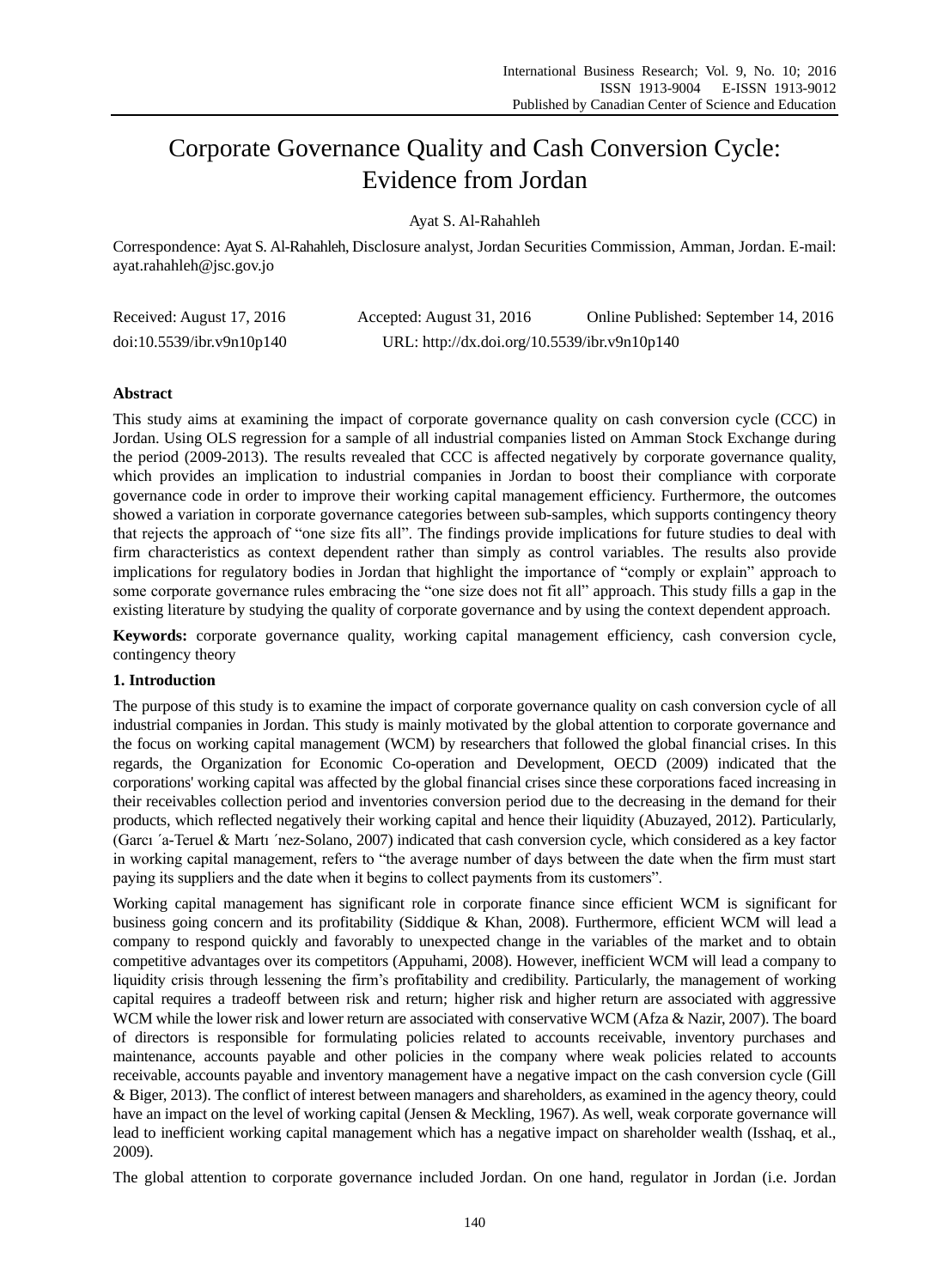Securities Commission) issued Corporate Governance Code for Shareholding Companies Listed on the Amman Stock Exchange and indicated that "to give companies flexibility in implementing the corporate governance rules and sufficient time to adapt to them, in order to enhance awareness of these rules and to achieve full compliance gradually; the application of these rule would initially be through comply or explain approach". On the other hand, researchers in Jordan paid much attention to the issue of corporate governance where several empirical studies linked corporate governance with company performance, dividend policy and earnings management (Marji, 2010; Zedan & Abunassar, 2014; Abd al-Halim, 2013; Al-Halahlah, 2013, Abbadi et al., 2016). However, most of these studies measured corporate governance through limited mechanisms, and few of them studied the quality of corporate governance and the context dependent approach. As well, less attention has been paid to the area regarding the linkage between corporate governance quality and cash conversion cycle in Jordan, which resulted in a gap in the existing literature. This study tries to fill this gap by investigating the impact of corporate governance quality, measured based on governance index, on the cash conversion cycle of all industrial companies in Jordan during the period (2009-2013) using context dependent approach (i.e. large and small firm size; high and low sales growth; high and low net profit margin ratio). The findings of this paper may be useful to the researchers in explaining the inconsistency and ambiguity in corporate governance literature through shedding a light on the context dependent approach. As well, this study may be useful to the regulatory bodies in Jordan through proving evidence that supports the "comply or explain" approach to some corporate governance rules.

The rest of the study is organized as follows. Next section includes a review of related previous literature on the effect of corporate governance on cash conversion cycle. Section three presents the study methodology including the study sample and period, the variables under examination, and models of the study. The final section reports the empirical results and conclusions of the study.

#### **2. Literature Review**

There are a very few studies investigated the impact of corporate governance on working capital management efficiency (Gill & Biger, 2013). In contrast, the impact of corporate governance as well cash conversion cycle as a proxy of working capital management on performance has been widely examined and yielded to mixed results. However, Tingbani (2015) argued that the association between working capital management and profitability may not be linear, where his argument was motivated by the contrasting results regarding the impact of corporate governance as well working capital management on profitability. To determine this association based on a sample of 225 companies listed on London Stock Exchange for the period 2001-2011; the paper adopted a contingency theory approach and interacted three contingent variables (environment, resources and Management). Particularly, industrial characteristic was used as proxy of environmental variable, company's cash flow as a proxy of resources variable and company's board size as a proxy of management variable. The results of the regression analysis showed that the interaction of environmental, resources and management factors significantly moderates the association between cash conversion cycle and profitability. The study suggested that working capital management has an indirect impact on profitability, and its impact is constrained and modified by organizational contingencies (environment, resources and management factors) of the firm.

Gill & Biger (2013) selected a sample of 180 American manufacturing firms listed on the New York Stock Exchange (NYSE) during the period from 2009-2011 and employed general least squares model with cross section weight of seven industries to test the impact of corporate governance on working capital management efficiency. Corporate governance, which measured through board size, CEO tenure, CEO duality and audit committee, was the independent variable, and WCM efficiency, which measured through cash conversion cycle, cash holdings, current ratio and cash conversion efficiency was the dependent variable. Whereas, the sales growth, internationalization of the company, company size and company performance were used as control variables. The results showed that board size has a negative coefficient, CEO duality, CEO tenure and audit committee have a positive coefficients however all the coefficients were insignificant related to cash conversion cycle.

Kajananthan & Achchuthan (2013) conducted a study to test the effect of corporate governance, measured through percentage of independent director, CEO duality, board committee and board meeting, on working capital management efficiency, measured through cash conversion cycle and current ratio, for a sample of 25 listed manufacturing firms in Colombo Stock Exchange during the period from 2007-2011. The results of the regression analysis indicated that all corporate governance mechanisms used in the study were insignificant related to cash conversion cycle.

Gill, et al. (2015) tested the impact of corporate governance on cash conversion cycle for a sample of 189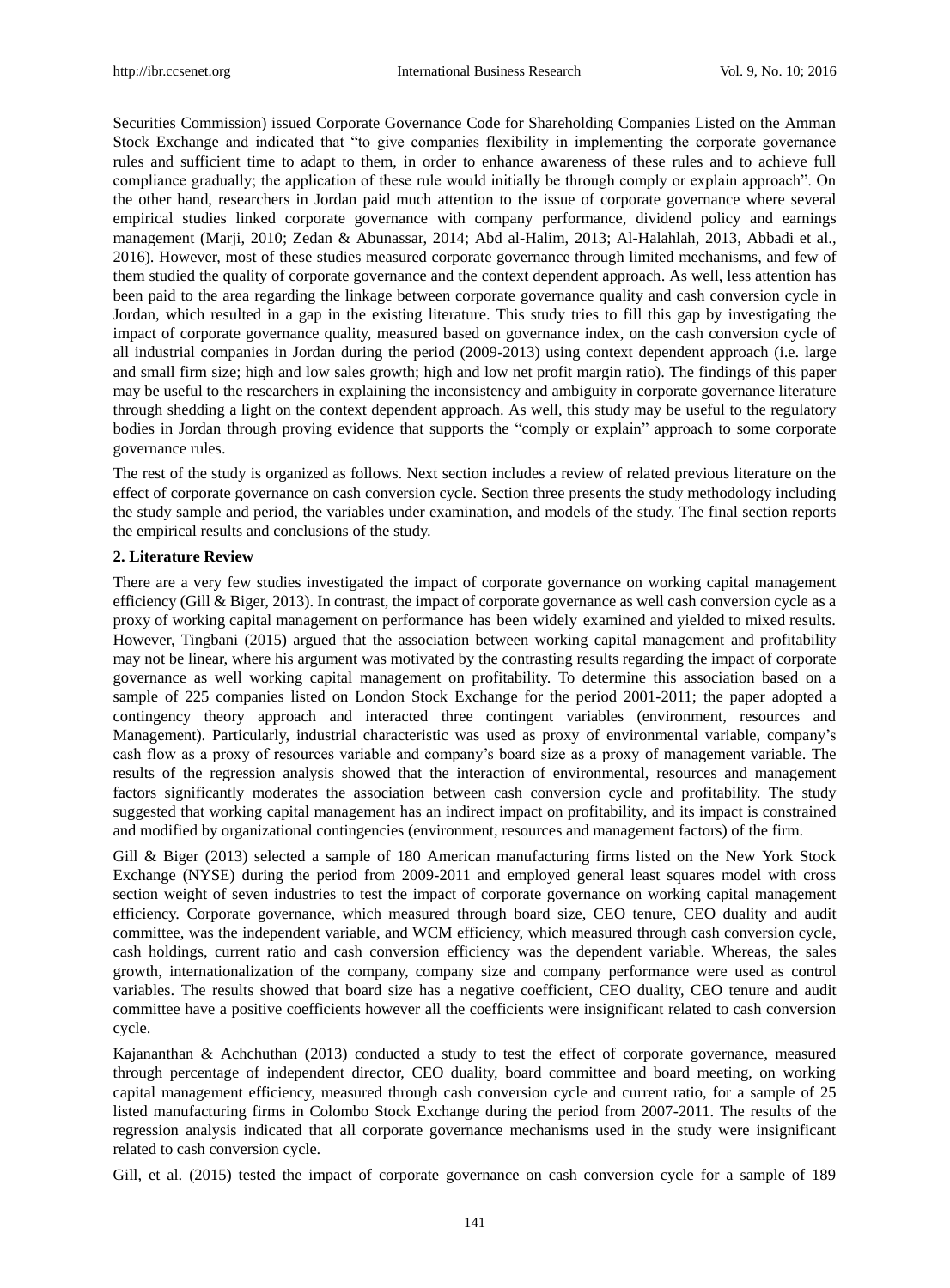American manufacturing firms listed on the New York Stock Exchange (NYSE) for the period 2009-2013. Corporate governance was measured through, board size, percentage of independent directors, audit committee, CEO duality and CEO tenure, and company size, sales growth and net profit margin ratio were used as control variables. The results of weighted least squares (WLS) with cross section weight of seven industries showed that cash conversion cycle is affected negatively by percentage of independent directors and positively by CEO tenure. Whereas, board size, CEO duality, audit committee, firm size, sales growth and net profit margin were insignificant related to cash conversion cycle.

Goel, et al., (2015) studied the impact of corporate governance on working capital management efficiency for a sample of 127 large industrial companies in India for the period 2004-2013. The results showed that board size has a positive impact on working capital management efficiency. Percentage of independent directors and percentage of independent member in the audit committee have a negative significant impact on working capital management efficiency.

Aghajari et al., (2015) examined the impact of corporate governance on working capital management efficiency for a sample of 75 companies listed in Tehran Stock Exchange during the period (2009-2014). Corporate governance was measured through CEO duality, institutional shareholders ownership and CEO tenure. Whereas, working capital management was measured though cash conversion cycle, current ratio and cash conversion efficiency. The paper used three control variables namely; firm size, sales growth and net profit margin ratio. The findings of the regression analysis showed that cash conversion cycle is affected positively by CEO duality and negatively by institutional shareholders ownership and by CEO tenure. However, the three control variables namely; sales growth, firm size and net profit margin ratio were insignificant related to cash conversion cycle

# **3. Research Design**

## *3.1 Study Sample*

The study sample consisted of all industrial companies listed on Amman stock exchange (ASE) that have publically available annual reports during the period (2009-2013), which considered the most recent data available prior to the publication of this paper. In order to include the company in the study sample, required data to calculate all study variables should be available for two consecutive years. A sample of 60 companies out of 69 companies (the study population) met the required criterion. To avoid the impact of the extreme values, the top and bottom 1% of the observations on each of the study variable were excluded. The final number of companies included in the analysis was 59 companies with 257 firm-year observations.

#### **4. Variables measurement**

## *4.1 The Dependent Variable: Cash Conversion Cycle*

Consistent with Richards & Laughlin (1980), Deloof (2003), Raheman & Nasr (2007); García-Teruel & Solano (2007) and Al-Debi'e (2011), Cash Conversion Cycle (CCC) is measured as follows:

Cash Conversion Cycle

$$
CCCit = OCit - PDPit \tag{1}
$$

Where:

*CCCit:* Cash Conversion Cycle for company *i* in year *t;*

*OCit:* Operating Cycle for company *i* in year *t;*

*PDPit:* Payables Deferral Period for company *i* in year *t*.

$$
OCit = RCPit + ICPit \tag{2}
$$

Where:

*RCPit:* Receivables Conversion Period for company *i* in year *t;*

*ICPit:* Inventories Conversion Period for company *i* in year *t.*

The Receivables Conversion Period

$$
RCP = 365(AvRecit / Sit)
$$
 (3)

Where:

*Sit:* Net credit sales for company *i* in year *t;*

*AvRecit:* Average of receivables for company *i*, calculated by dividing (2) into the sum of Receivable at the end of year *t-1* and Receivables at the end of year *t.*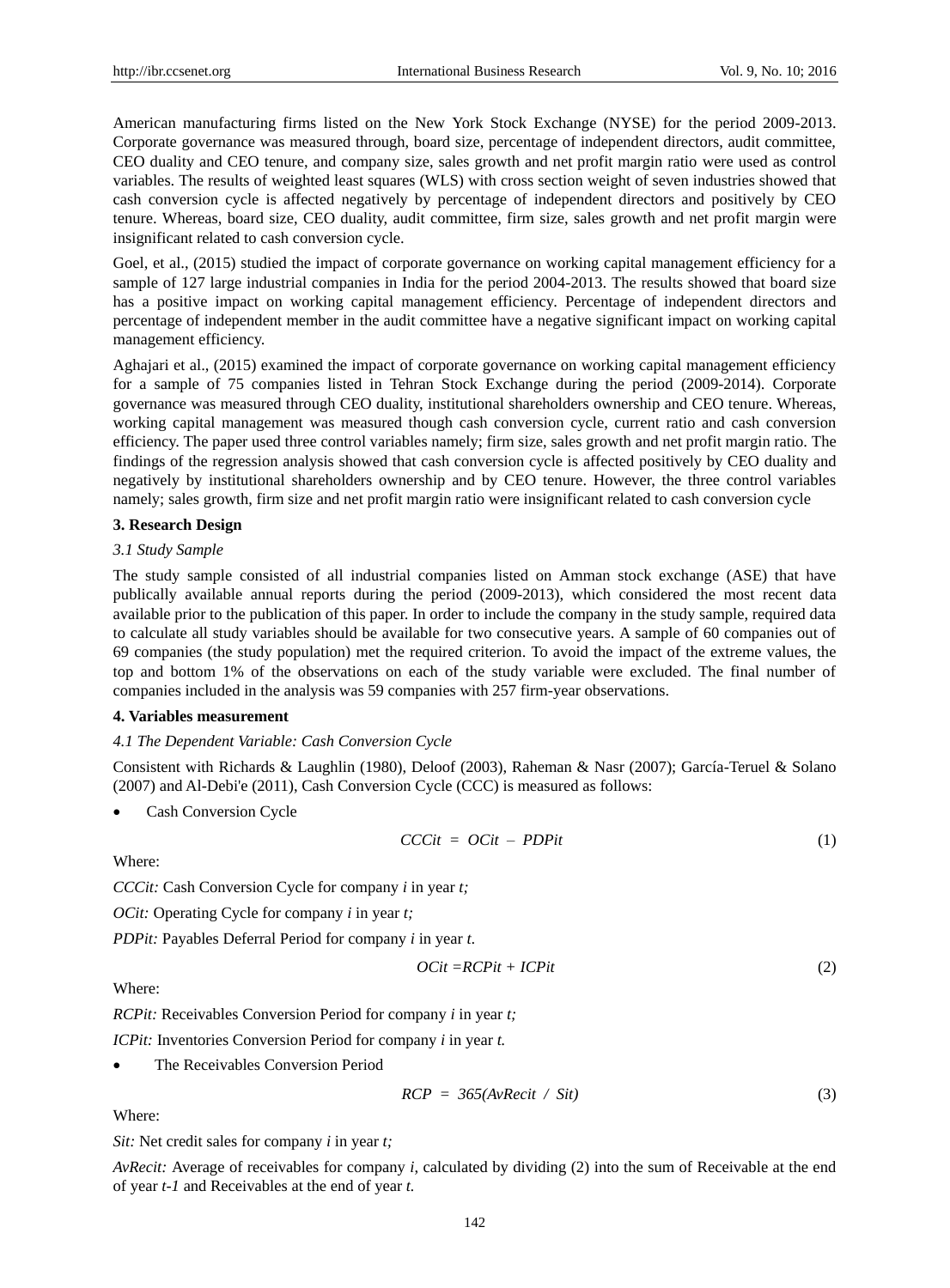## The Inventories Conversion Period

$$
ICPit = 365(AvInvit / CGSit)
$$
\n(4)

Where:

*CGSit:* Cost of goods sold for company *i* in year *t;*

*AvInvit:* Average of inventories for company *i,* calculated by dividing into (2) the sum of

Inventories at the end of year *t-1* and Inventories at the end of year *t.*

The Payables Deferral Period

$$
PDPit = 365(AvPayit / Pit)
$$
\n(5)

Where:

*Pit:* Net credit purchases for company *i* in year *t;*

*AvPayit:* Average of payables for company *i*, calculated by dividing (2) into the sum of Payables at the end of year *t-1* and Payables at the end of year *t.*

# *4.2 The Independent Variable: Corporate Governance Quality*

Corporate governance quality is measured based on governance index that used by (Prommin et al., 2014) in measuring corporate governance quality. Consistent with (Abbadi et al., 2016), the index is modified in accordance with the rules required by corporate governance code issued by Jordan Securities Commission (JSC). The governance index is classified into 4 categories with a total of 10 standards where one point is awarded for each standards that is satisfied and hence zero point otherwise. All these standards are required by corporate governance code issued by JSC under "comply or explain" approach except standards 9 which is voluntarily adopted. Table 1 provides the governance standards that ranges from 1 to 10 as well the table also provides the rule on each standard that is required by corporate governance code for shareholding companies listed on the ASE.

The paper also employs three control variables;

- Sales growth  $(SG_{it})$ , is the percentage change is sales of company *i*, ((sales<sub>*t*</sub> sales<sub>*t-1*</sub>)</sub> / sales<sub>*t-1*</sub>),
- Firm size  $(FS_i)$ , is the logarithm of total asset of company *i* in year *t*,
- **Net profit margin ratio**  $(NPM_{it})$ , is net income divided by sales of company *i* in year *t*.

# *4.3 Study Model*

The following OLS regression is utilized to examine the impact of corporate governance quality on the cash conversion cycle, taking into consideration firm size, sales growth and net profit margin:

$$
CCC_{it} = \alpha_{0+} \alpha_{1} \text{ Government of quality} + \alpha_{6} SG_{it} + \alpha_{7} FS_{it} + \alpha_{8} NPM_{it} + e_{lit}
$$

Where:

**α0** the constant,

 $\alpha_1, \alpha_2, \alpha_3, \alpha_4, \alpha_5, \alpha_6, \alpha_7$  and  $\alpha_8$  are the slope coefficients,

**e**<sub>1it</sub> the error term.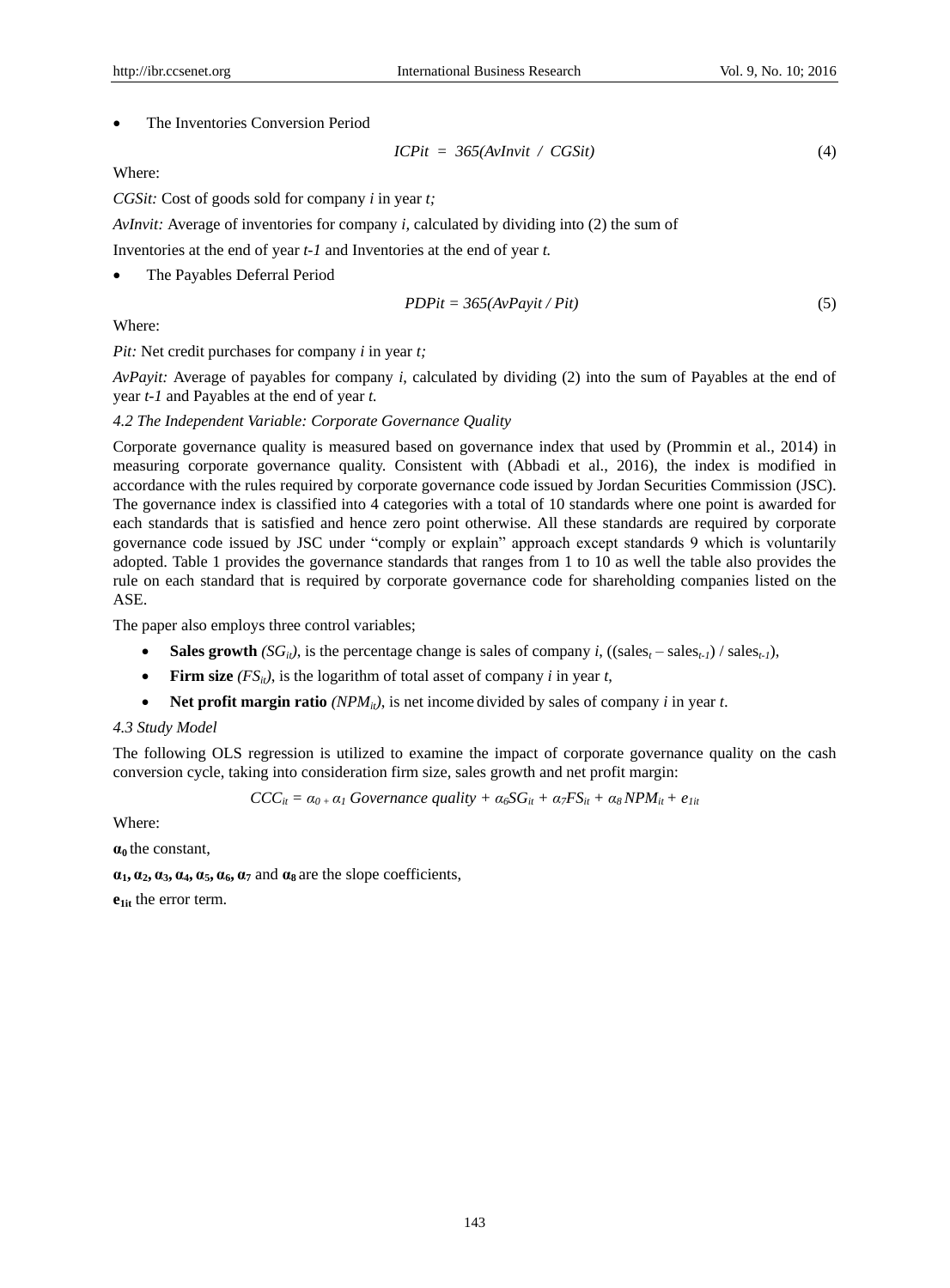#### Table 1. Corporate governance quality index

| Category                  | Governance standard                                     | Rule in Corporate governance Code                                                                |
|---------------------------|---------------------------------------------------------|--------------------------------------------------------------------------------------------------|
|                           | 1) Member of board of directors                         | "The administration of the Company is entrusted to a                                             |
|                           | are not less than five and not more                     | board of directors whose members shall be not less than                                          |
|                           | than thirteen                                           | five and not more than thirteen"                                                                 |
| <b>Board of directors</b> | 2) One-third of the directors are                       | "at least one third of the board members are independent                                         |
|                           | independent directors                                   | members."                                                                                        |
|                           | 3) Chairman and CEO positions                           | "It is not allowed for one person to hold the positions of                                       |
|                           | are separated                                           | chairman of the board of directors and any executive                                             |
|                           |                                                         | position in the company at the same time"                                                        |
| <b>Board meetings</b>     | 4) Disclosure about number of the                       | "The board of directors shall meet at least once every                                           |
|                           | board meetings                                          | two months, provided that the number of meetings in the                                          |
|                           |                                                         | fiscal year must not be less than six and the number of                                          |
|                           | 5) The number of board meetings<br>is not less than six | meetings shall be disclosed in the company's annual<br>report"                                   |
| Audit                     | 6) Existence of Audit Committee                         | The board of directors shall form the following                                                  |
|                           |                                                         | permanent committees:                                                                            |
|                           |                                                         | The Audit Committee that shall undertake the task of                                             |
|                           |                                                         | overseeing and monitoring accounting and internal                                                |
|                           |                                                         | control and auditing activities in the company                                                   |
|                           | 7) Disclosure of frequency of                           | The Committee shall meet regularly, not less than four                                           |
|                           | Audit Committee meetings                                | times a year, and minutes of its meetings must be taken                                          |
|                           |                                                         | appropriately                                                                                    |
|                           | 8) Expertise of Audit Committee                         | All members of the Audit Committee must have                                                     |
|                           |                                                         | knowledge and experience in finance and accounting,                                              |
|                           |                                                         | and at least one of them must have worked previously in                                          |
|                           |                                                         | accounting or finance fields, and that person must have                                          |
|                           |                                                         | an academic or professional certificate in accounting,                                           |
|                           | 9) Engagement of Big 4 auditors                         | finance or related fields                                                                        |
|                           | (PWC, KPMG, E&Y or Deloitte)                            | The company's external auditor should:<br>A. Possess a valid license to practice the profession. |
|                           |                                                         | B. Be a member of the Jordan Association of Certified                                            |
|                           |                                                         | Public Accountants.                                                                              |
|                           |                                                         | C. Have practiced the profession on a full time basis for                                        |
|                           |                                                         | at least three consecutive years, after receiving his                                            |
|                           |                                                         | license to practice the auditing profession.                                                     |
|                           |                                                         | D. Have in his firm at least one partner or employee who                                         |
|                           |                                                         | must also meet the above-mentioned requirements.                                                 |
| <b>Nominations</b><br>and | 10) Existence of Nominations and                        | The board of directors shall form the following                                                  |
| remunerations             | remunerations Committee                                 | permanent committees:                                                                            |
|                           |                                                         | The Nominations and Compensations Committee, whose                                               |
|                           |                                                         | main tasks are:<br>1. Ensuring the independence of independent members                           |
|                           |                                                         | on a continuous basis.                                                                           |
|                           |                                                         | 2. Setting the policy of compensations, privileges,                                              |
|                           |                                                         | incentives, and salaries and to review them on a yearly                                          |
|                           |                                                         | basis.                                                                                           |
|                           |                                                         | 3. Defining the company's needs of qualifications at the                                         |
|                           |                                                         | upper executive management and employees levels, and                                             |
|                           |                                                         | the criteria for their selection.                                                                |
|                           |                                                         | 4. Drawing the company's human resources and training                                            |
|                           |                                                         | policy, monitoring its implementation, and reviewing it                                          |
|                           |                                                         | on an annual basis                                                                               |

# **5. Analysis and Results Discussion**

#### *5.1 Descriptive Results*

Table 1 presents descriptive statistics for the study variables regarding 257 firm year observations of 59 industrial companies listed on ASE during the period (2009-2013). The average sales growth of these companies is -0.01 (median -0.004), which suggests that companies within the sample over the study period face on average a decrease in sales volume relative to the previous years. Furthermore, the average net profit margin ratio of these companies is -0.02 (median 0.02), which indicates that companies within the sample over the study period face on average a bad period with negative percentage of net income to sales.

As can be noticed from the table, companies within the sample over the study period take on average 101.75 days (median 74.99 days) to collect payments on sales from their customers, sell their inventory on average after 186.87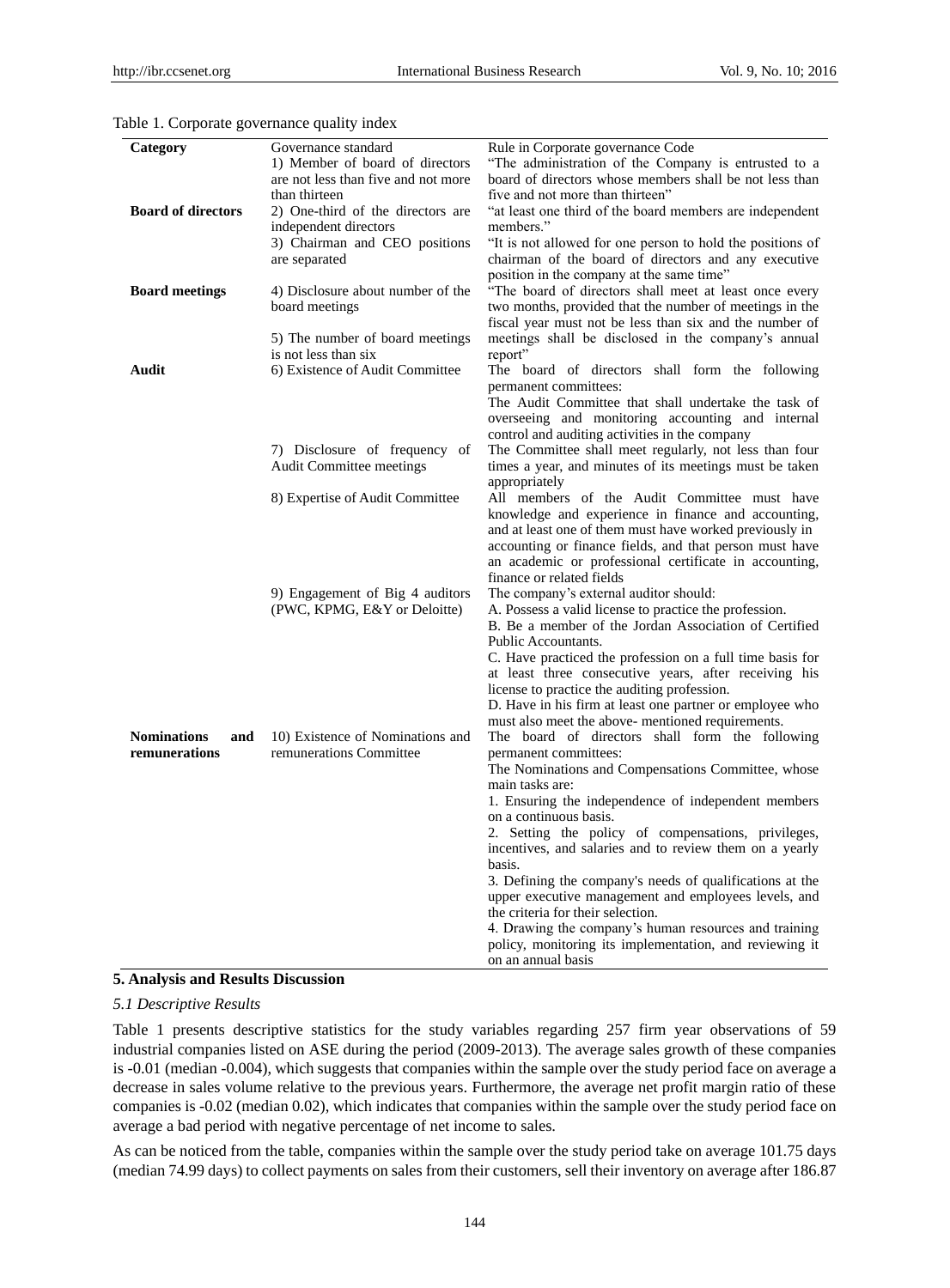days (median 173.77 days) and pay to their supplier on their credit purchases on average after 81.65 days (median 68.78 days). The cash conversion cycle is on average 206.959 days (median 176.54 days). From a liquidity perspective, the companies within the sample do not have a strong liquidity position since they have to pay suppliers before collecting from customers. Whereas, the governance quality ranges from 3 to 10 with an average of (5.612) an indication that part of companies within sample over the study period violate the rules of corporate governance code. So far, Jordanian companies have not yet reached the phase of full compliance with corporate governance code issued by JSC.

| Variables  | <b>Percentile 1</b> | <b>Minimum</b> | Mean    | <b>Median</b> | <b>Maximum</b> | <b>Percentile</b> | Std.             |
|------------|---------------------|----------------|---------|---------------|----------------|-------------------|------------------|
|            |                     |                |         |               |                | 99                | <b>Deviation</b> |
| <b>RCP</b> | 5.288               |                | 101.75  | 74.99         | 589            | 478.95            | 84.89            |
| <b>ICP</b> | 1.162               |                | 186.87  | `173.77       | 681            | 564.87            | 111.5            |
| <b>PDP</b> |                     |                | 81.65   | 68.78         | 534            | 408.19            | 72.29            |
| $\rm{ccc}$ | $-16.47$            | $-50$          | 206.959 | 176.54        | 733            | 660.66            | 138.6            |
| GOV        |                     |                | 5.612   | 6             | 10             | 10                | 1.815            |
| SG         | $-0.685$            | $-0.89$        | $-0.01$ | $-0.004$      | 1.28           | 0.849             | 0.289            |
| FS         | 6.03                | 5.93           | 7.27    | 7.24          | 8.82           | 8.66              | 0.527            |
| <b>NPM</b> | $-1.17$             | $-1.37$        | $-0.02$ | 0.02          | 0.785          | 0.698             | 0.253            |

Table 2. Descriptive statistics of the industrial companies variables, 2009-2013, 257 firm-year observations

*Note:* Table 2 presents descriptive statistics of the study main and control variables after deleting outliers defined as the top and bottom 1% on each of the study variables

RCP is receivables conversion period ((365\*(Average receivables/Net credit sales)), ICP is inventories conversion period ((365\*( Average inventories/Cost of goods sold)), PDP is Payables deferral period ((365\*(Average payables/Net credit purchases)), CCC is cash conversion cycle (RCP+ICP-PDP), GOV is governance quality measured based on governance index as shown in table (1), FS is firm size (natural logarithm of total assets), SG is sales growth ((current year sales-previous year sales)/previous year sales), NPM is net profit margin ratio ( net income/sales).

#### *5.2 Correlation between Study Variables*

Table 4 presents correlation coefficients between the study variables. One could argue that corporate governance quality could be associated with only one or two components of CCC, to examine this argument and to gain more insight about the relationship between governance quality and the components of CCC; each component is included separately in the correlation analysis. As can be noticed, the governance quality has a significant negative coefficient with CCC, which implies that strong governance quality is associated with short CCC and hence efficient WCM. Furthermore, governance quality is significantly associated with the three components of cash conversion cycle.

As can be observed, sales growth, firm size and net profit margin ratio have significant negative correlation coefficients with CCC, which indicate that the larger the firm size, sales growth and net profit margin ratio, the shorter the CCC, which reflects positively on the efficiency of WCM. As can be noticed, the significant positive coefficient between governance quality and firm size is an indication that large companies perform better governance quality relative to small companies.

| Variables  | <b>RCP</b> | <b>ICP</b> | <b>PDP</b> | <b>CCC</b> | GOV      | SG.       | FS        |
|------------|------------|------------|------------|------------|----------|-----------|-----------|
| <b>ICP</b> | 0.105      |            |            |            |          |           |           |
| <b>PDP</b> | $0.300**$  | $0.245**$  |            |            |          |           |           |
| <b>CCC</b> | $0.540**$  | $0.741**$  | $-0.141*$  |            |          |           |           |
| GOV        | $-0.203**$ | $-0.229**$ | $0.140*$   | $-0.382**$ |          |           |           |
| SG         | $-0.225**$ | $-0.210**$ | $-0.233**$ | $-0.187**$ | 0.103    |           |           |
| FS         | $-0.225**$ | $-0.223**$ | $-0.107$   | $-0.262**$ | $0.132*$ | $-0.012$  |           |
| <b>NPM</b> | $-0.323**$ | $-0.164**$ | $-0.365**$ | $-0.139*$  | 0.061    | $0.336**$ | $0.223**$ |

Table 3. Correlation between study variables

*Note:* Table 3 provides Pearson correlation coefficients for the main variable of the study after deleting outliers defined as the top 1% on each of the study variables

RCP is receivables conversion period ((365\*(Average receivables/Net credit sales)), ICP is inventories conversion period ((365\*(Average inventories/Cost of goods sold)), PDP is Payables deferral period ((365\*(Average payables/Net credit purchases)), CCC is cash conversion cycle (RCP+ICP-PDP), Gov is Governance quality measured based on governance index as shown in table (1), FS is firm size (natural logarithm of total assets), SG is sales growth ((current year sales-previous year sales)/previous year sales), NPM is net profit margin ratio ( net income/sales).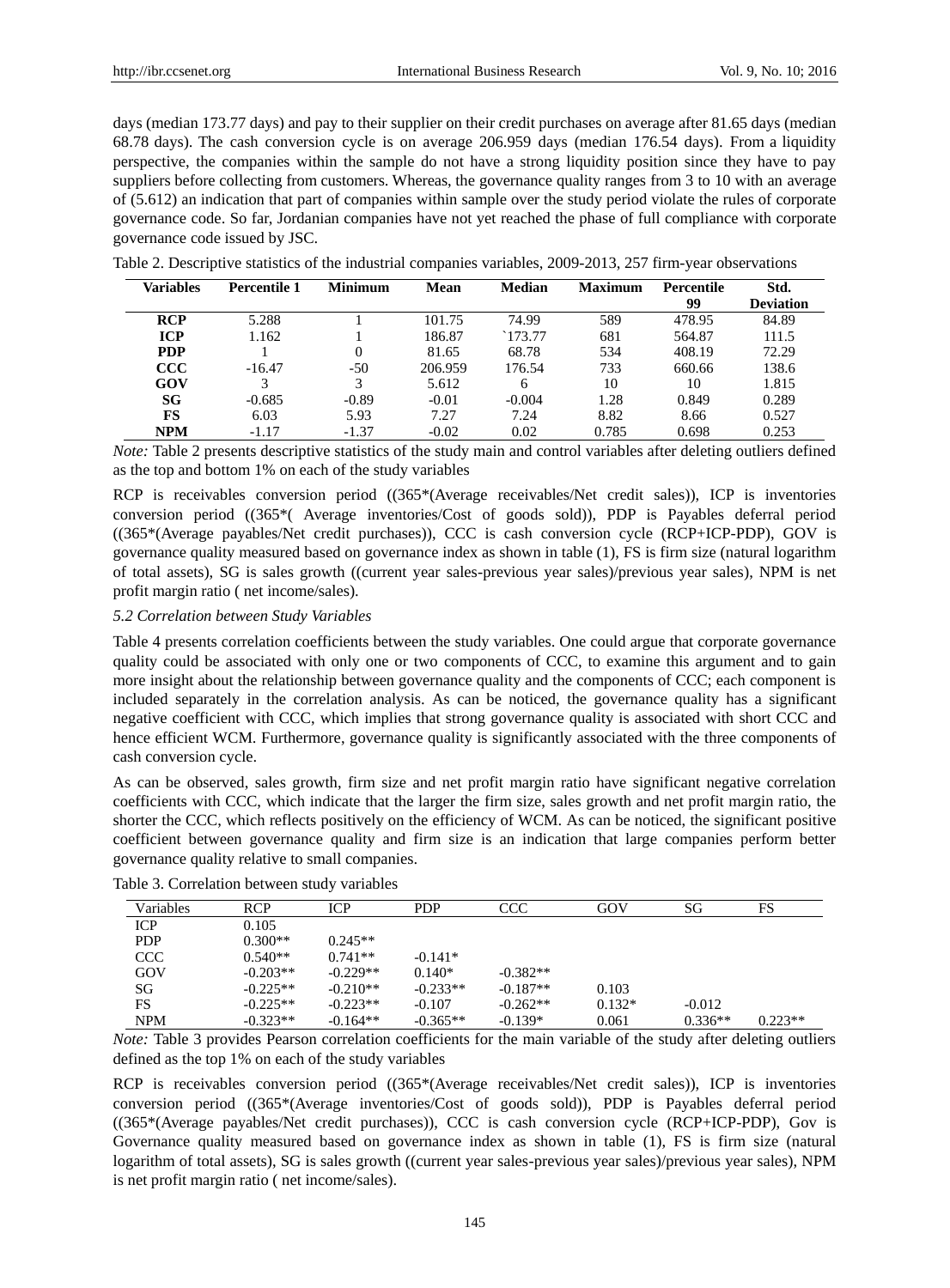\*\* Correlation is significant at the 0.01 level (2-tailed).

\* Correlation is significant at the 0.05 level (2-tailed).

*5.2 Regression Analyses and Results Discussion*

Table 4 presents the results of the benchmark model, which aims to examine the impact of corporate governance quality on cash conversion cycle for the full sample without taking into consideration any company characteristics as well the table provides the results of sub-samples after portioning the full sample according to company size, sales growth and net profit margin ratio. These sub-samples of the full sample are motivated by the results of the previous studies which reported a significance difference between small and large firm size; high and low sales growth; high and low net profit margin ratio.

|                     | <b>Benchmark</b><br>model<br>(CCC) | Large<br>firm size | <b>Small</b><br>firm size | High sales<br>Growth | sales<br>Low<br>growth | High net profit<br>margin ratio | Low net profit<br>margin ratio |
|---------------------|------------------------------------|--------------------|---------------------------|----------------------|------------------------|---------------------------------|--------------------------------|
| GOV                 | $0.000**$                          | $0.000**$          | $0.000**$                 | $0.000**$            | $0.000**$              | $0.000**$                       | $0.000**$                      |
|                     | $(-6.594)$                         | $(-4.682)$         | $(-4.253)$                | $(-4.839)$           | $(-3.808)$             | $(-4.576)$                      | $(-4.243)$                     |
| <b>Constant</b>     | 0.000                              | 0.000              | 0.000                     | 0.000                | 0.000                  | 0.000                           | 0.000                          |
|                     | (14.215)                           | (8.643)            | (9.858)                   | (8.958)              | (9.455)                | (9.124)                         | (9.846)                        |
| <b>F</b> value      | 43.481                             | 21.922             | 18.084                    | 23.417               | 14.498                 | 20.940                          | 18.000                         |
| Sig. of F           | 0.000                              | 0.000              | 0.000                     | 0.000                | 0.000                  | 0.000                           | 0.000                          |
| Adj- $\mathbf{R}^2$ | 0.142                              | 0.172              | 0.145                     | 0.182                | 0.118                  | 0.165                           | 0.144                          |

Table 4. OLS regression results for industrial companies (2009-2013), 257 firm-year observations

*Note:* Table 4 provides the OLS regression results of the study model, the model is:

# $CCC_{it} = \alpha_0 + \alpha_1$  Governance quality +  $\alpha_6SG_{it} + \alpha_7FS_{it} + \alpha_8 NPM_{it} + e_{1it}$

RCP is receivables conversion period ((365\*(Average receivables/Net credit sales)), ICP is inventories conversion period ((365\*(Average inventories/Cost of goods sold)), PDP is Payables deferral period ((365\*(Average payables/Net credit purchases)), CCC is cash conversion cycle (RCP+ICP-PDP), GOV is governance quality measured based on governance index as shown in table (1), FS is firm size (natural logarithm of total assets), SG is sales growth ((current year sales-previous year sales)/previous year sales), NPM is net profit margin ratio ( net income/sales).

The results of the benchmark model showed that cash conversion cycle is affected negatively by governance quality, which indicates that the stronger the governance quality the shorter the cash conversion cycle and hence the more efficient management of working capital. This results support the results of (Goel, et al., 2015; Aghajari et al., 2015; Gill et al., 2015) and contradict the results of (Gill & Biger, 2013; Kajananthan, & Achchuthan, 2013).

The results across large and small firm size sub-samples confirmed the benchmark model results in that cash conversion cycle is affected negatively by governance quality. However, the explanatory power rose to 0.172 across large firm size and remained 0.14 across small firm size, which suggests that the efficiency of working capital in case of large firm size is better explained by corporate governance quality relative to small firm size. Furthermore, the results across high and low sales growth sub-samples confirmed the benchmark model results. However, the explanatory power rose to 0.182 across high sales growth sub-sample and dropped to 0.118 across low sales growth sub-sample, which suggests that the efficiency of working capital management in case of high sales growth is better explained by the quality of corporate governance relative to low sales growth sub-sample. As well, the results across high and low net profit margin ratio sub-samples confirmed the benchmark model results in that cash conversion cycle is affected negatively by governance quality. However, the explanatory power across high net profit margin ratio sub-sample rose to 0.165 and remained 0.144 across low net profit margin ratio sub-sample.

#### 5.2.1 Categories of Governance Index

To gain more insight about which category of governance index has more impact on CCC and hence the efficiency of working capital management, the analysis was run on each category of governance index separately. Table 5 depicts the results of categories of governance index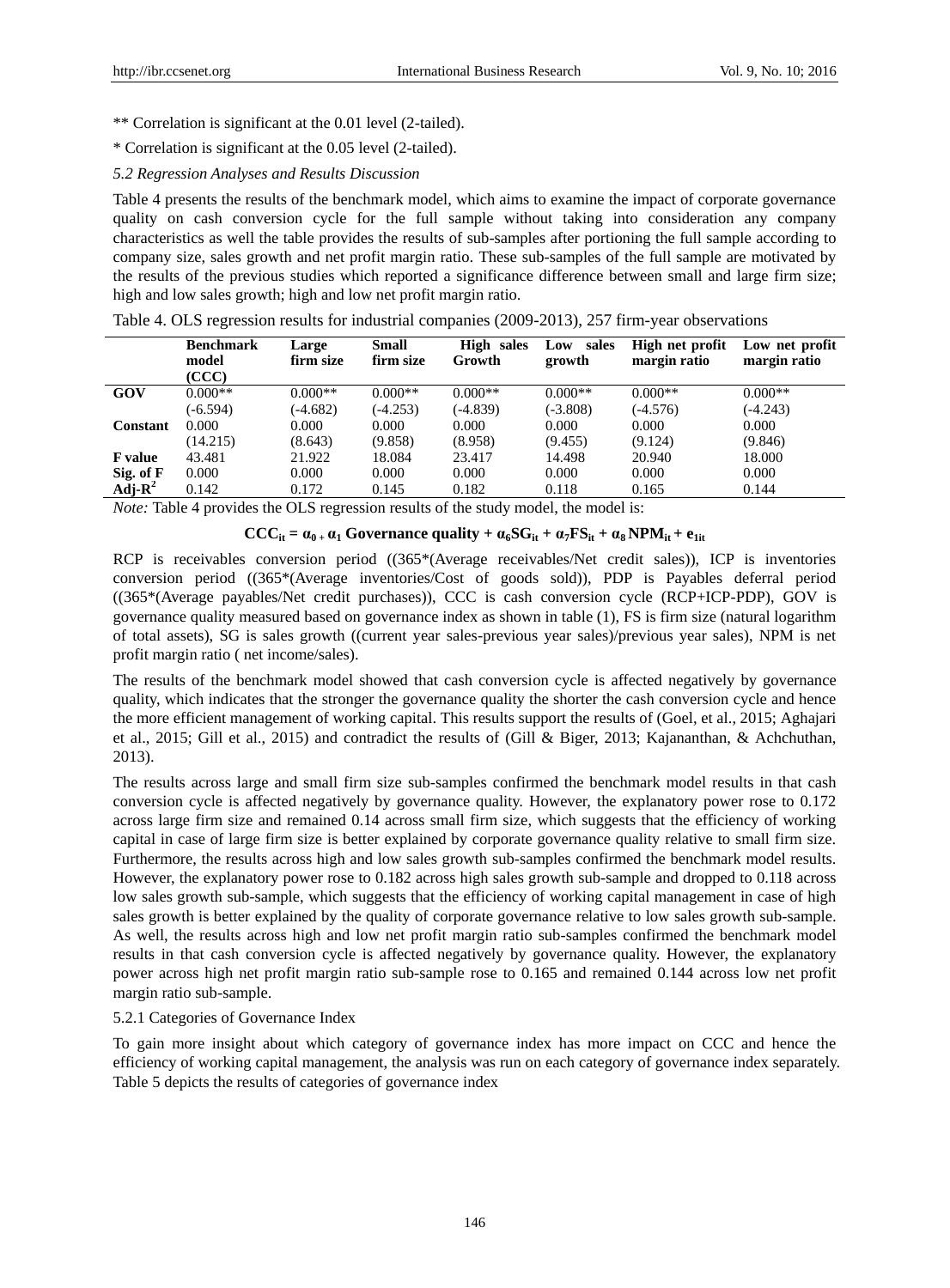|                                                                   | <b>Benchmark</b><br>model<br>(CCC) | Large<br>firm size               | Small<br>firm size               | High<br>sales<br>Growth          | Low sales<br>growth              | <b>High</b><br>net<br>profit margin<br>ratio | Low<br>net<br>profit margin<br>ratio |
|-------------------------------------------------------------------|------------------------------------|----------------------------------|----------------------------------|----------------------------------|----------------------------------|----------------------------------------------|--------------------------------------|
| of<br><b>Board</b>                                                | $0.006**$                          | $0.007**$                        | 0.056                            | $0.005**$                        | 0.087                            | $0.04*$                                      | 0.093                                |
| directors                                                         | $(-2.776)$                         | $(-2.742)$                       | $(-1.932)$                       | $(-2.871)$                       | $(-1.727)$                       | $(-2.082)$                                   | $(-1.697)$                           |
| Adj- $\mathbf{R}^2$<br><b>Board meetings</b>                      | 0.026<br>$0.000**$<br>$(-5.035)$   | 0.061<br>$0.002**$<br>$(-3.159)$ | 0.026<br>$0.000**$<br>$(-4.661)$ | 0.067<br>$0.011*$<br>$(-2.608)$  | 0.019<br>$0.000**$<br>$(-3.629)$ | 0.032<br>$0.003**$<br>$(-3.018)$             | 0.018<br>$0.001**$<br>$(-3.291)$     |
| Adj- $\mathbf{R}^2$<br>Audit                                      | 0.087<br>$0.000**$<br>$(-4.534)$   | 0.082<br>$0.003**$<br>$(-3.095)$ | 0.17<br>0.084<br>$(-1.747)$      | 0.054<br>$0.002**$<br>$(-3.157)$ | 0.108<br>$0.01**$<br>$(-2.636)$  | 0.074<br>$0.002**$<br>$(-3.134)$             | 0.089<br>$0.001**$<br>$(-3.561)$     |
| Adj- $\mathbf{R}^2$<br><b>Nominations</b><br>And<br>remunerations | 0.071<br>$0.002**$<br>$(-3.119)$   | 0.078<br>$0.004**$<br>$(-2.908)$ | 0.02<br>0.226<br>$(-1.217)$      | 0.082<br>$0.000**$<br>$(-4.069)$ | 0.056<br>0.266<br>$(-1.119)$     | 0.08<br>$0.028*$<br>$(-2.233)$               | 0.104<br>$0.017*$<br>$(-2.437)$      |
| Adj- $R^2$                                                        | 0.033                              | 0.069                            | 0.005                            | 0.133                            | 0.002                            | 0.038                                        | 0.047                                |

Table 5. OLS regression results for industrial companies (2009-2013), 257 firm-year observations

The results of the benchmark model showed that all governance categories have negative impact on cash conversion cycle and hence positive impact on the efficiency of working capital management. The outcomes across large firm size sub-sample confirmed the benchmark model results. However, across small firm size sub-sample the results confirmed the benchmark model only in that standards regarding board meetings have significant negative impact on CCC. Whereas, standards regarding audit and board of directors became weakly significant at 10% level of significance. As can be noticed, the explanatory power for board meetings rose across small firm size sub-sample from 0.087 to 0.17, which suggests that small companies benefit from adopting board meetings standards in improving the efficiency of WCM more than large companies since board meetings standards explained 17% of the working capital management efficiency across small firm size sub-sample.

The findings across high sales growth sub-sample confirmed the benchmark model results. Whereas, the results across low sales growth sub-sample confirmed the benchmark model results only in that board meetings and audit standards have significant negative impact on CCC. As can be noticed, the explanatory power of nominations and remunerations committee across high sales growth sub-sample rose to 0.133 and dropped to 0.002 across low sales growth sub-sample, which indicates that in case of high sales growth companies benefit from the existence of this committee in improving the efficiency of WCM more than in case of low sales growth; since the existence of nominations and remunerations committee explained 13.3% of the working capital management efficiency across high sales growth sub-sample.

As can be reflected in the table, the results across high net profit margin ratio sub-sample confirmed the outcomes of the benchmark model. As well, the results across low net profit margin ratio sub-sample confirmed the benchmark model results except for the board of directors category which became weakly significant at 10% level of significance. As can be noticed, the explanatory power of the audit standards rose to 0.104 across low net profit margin ratio sub-sample, an indication that in case of low net profit margin ratio, companies benefit from adopting audit standards in improving the efficiency of WCM more than in case of high net profit margin ratio; since the audit standards explained 10.4% of the working capital management efficiency across low net profit margin ratio sub-sample.

It can be concluded that there is a variation between corporate governance categories across the sub-samples, and a category of standards that benefits or harms the efficiency of WCM in case of large firm size, high sales growth or high net profit margin ratio does not necessarily benefits or harms the efficiency of WCM in case of small firm size, low sales growth or low net profit margin ratio respectively. These variations support the contingency theory that rejects the idea of universal best practices of corporate governance and rejects the approach of "one size fits all" (Donaldson 2001). In this regards, Filatotchev et al. (2007) suggested that this inconsistency and ambiguity in corporate governance literature might be referred that corporate governance mechanisms seem to differ with respect to organizational context. Scott (2003) suggested that corporate governance mechanisms might be less or more effective depending upon the context of different organizational environments. Aguilera et al., (2008) indicated that the effectiveness of governance mechanisms might depend on firm size or age, the phases of growth or decline in the company's development, the character of innovation in different markets and sectors, and the regulatory and institutional constraints on business activity. Accordingly, Aguilera et al., (2008)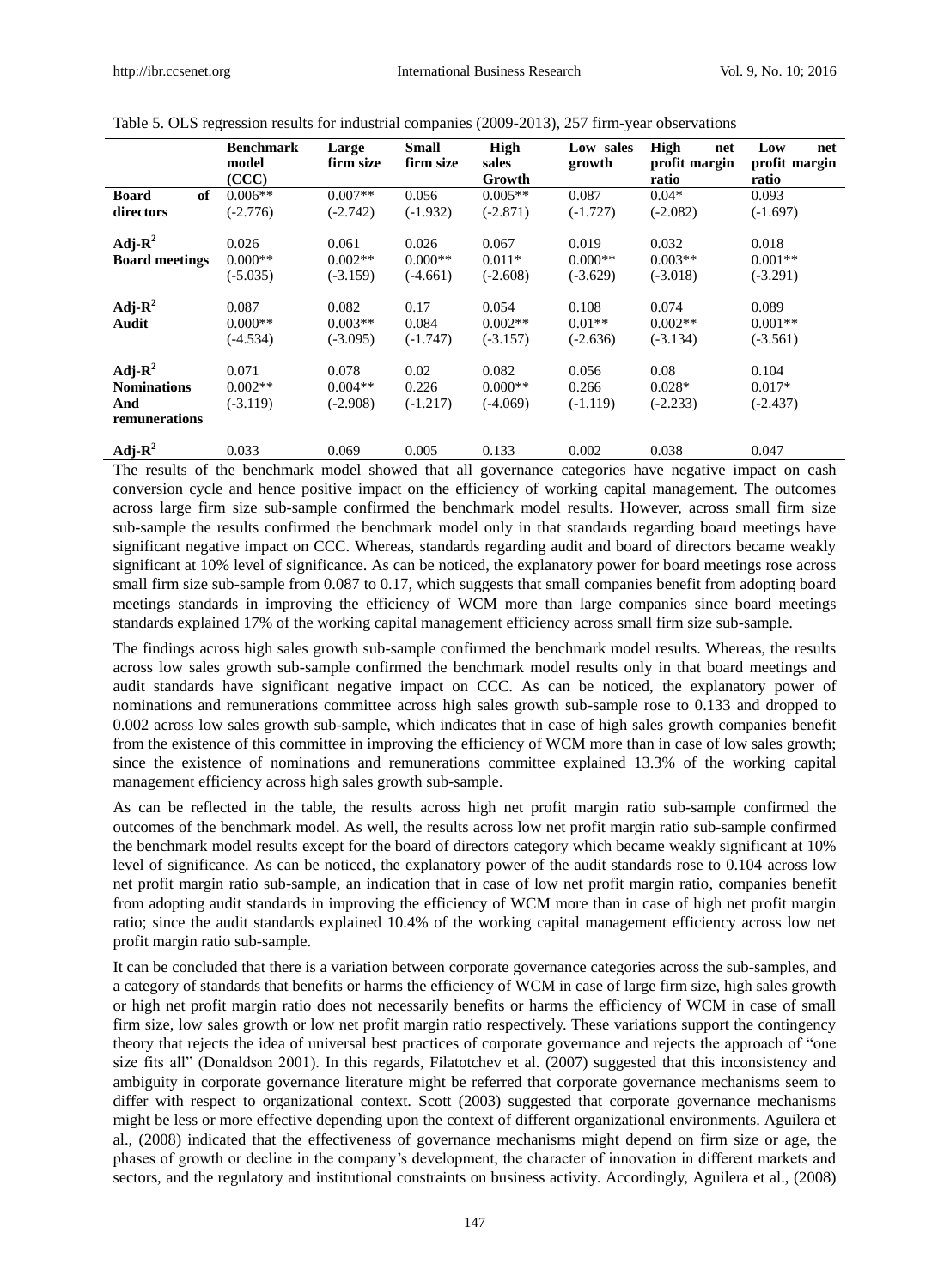recommended future studies to deal with firm characteristics not simply as "control variables" that result in universal relationships, but to deal with firm characteristics as context-dependent. Black et al., (2012) conducted a study across (Brazil, India, Korea and Russia) and portioned the full sample according to size, growth and profitability. The results of (Black et al., 2012) showed a variation in the association between corporate governance and firm market value between sub-samples across firms and countries where they referred the reason of these variations to the approach "one size does not fit all".

## 5.2.2 Corporate Governance Quality

The awareness on corporate governance in Jordan has been increasing over time, and the compliance of corporate governance code by industrial companies in Jordan is also increasing over time which implies that corporate governance quality is increasing over time. From this view; it is expected that corporate governance quality in the latter part of the sample i.e 2012-2013 higher than in the earlier part of the sample i.e 2009-2010 taking into consideration that there is no reason to assume that CCC is decreasing over time or working capital management efficiency is increasing over time. As exploitation to this fact, in order to determine whether the increase in the governance quality has a direct impact on the efficiency of WCM; the earlier part of the sample is distinguished from the latter part of the sample by portioning the full sample into two sub-samples namely; recent year sub-sample and early year sub-sample. These sub-samples of the full sample are motivated by the results of previous studies who agreed that corporate governance quality increased over time (Sawicki 2009; Prommin et al., 2012; Prommin et al., 2014, Abbadi et al., 2016). Table 6 depicts the results of OLS regression analysis for the full sample and the sub-samples based on year.

|                     | <b>Benchmark model</b><br>(CCC) | Recent year<br>2012-2013 | <b>Early year</b><br>2009-2010 |
|---------------------|---------------------------------|--------------------------|--------------------------------|
| <b>GOV</b> index    | $0.000**$                       | $0.000**$                | $0.001**$                      |
|                     | $(-6.508)$                      | $(-5.260)$               | $(-3.554)$                     |
| Constant            | 0.000                           | 0.000                    | 0.000                          |
|                     | (14.214)                        | (9.743)                  | (8.198)                        |
| <b>F</b> value      | 42.360                          | 27.667                   | 12.629                         |
| Sig. of F           | 0.000                           | 0.000                    | 0.001                          |
| $A\bar{d}$ j- $R^2$ | 0.14                            | 0.216                    | 0.10                           |

Table 6. OLS regression results for full sample and sub-samples based on year

The difference between the explanatory powers across sub-samples supports the argument that corporate governance quality has increased over time and its ability to increase the efficiency of working capital management has also increased over time.

## **6. Conclusions**

The results of the benchmark model, which aims to examine the effect of corporate governance quality on cash conversion cycle, revealed that cash conversion cycle is affected negatively by governance quality which reflects positively the efficiency of working capital management. As well, the results of the sub-samples, which distinguished between large and small firm size; high and low sales growth; high and low net profit margin ratio, showed that CCC is affected negatively by governance quality.

The results also documented that a category that benefits or harms the efficiency of WCM to one sub-sample does not necessarily benefits or harms the efficiency of WCM to the other sub-samples which supports contingency theory that rejects the idea of universal best practices of corporate governance and rejects the approach of "one size fits all". Moreover, the results of the descriptive analysis showed that part of companies within the sample over the study period violate the rules of corporate governance code. So far, Jordanian companies have not yet reached the phase of full compliance with corporate governance code, which may mainly attributed to the flexibility given to these companies under "comply or explain" approach. However, the results of the recent year sub-sample and the early year sub-sample pointed out that corporate governance quality has increased over time, and its ability to improve the efficiency of working capital management has also increased.

Accordingly, industrial companies in Jordan particularly in case of large firm size, high sales growth or high net profit margin ratio should boost their compliance with corporate governance code in order to improve their efficiency of WCM. However, small companies should exploit the board meetings standards; companies in case of low sales growth should exploit the board meetings and audit standards; companies in case of low net profit margin ratio should exploit the board meetings, audit and nominations and remunerations committee standards in order to improve their efficiency of working capital management. It is recommended to future studies to deal with firm characteristics as context dependent rather than simply as "control variables". As well, the limitations of the study are considered as implicit recommendations for future studies where the study index was limited to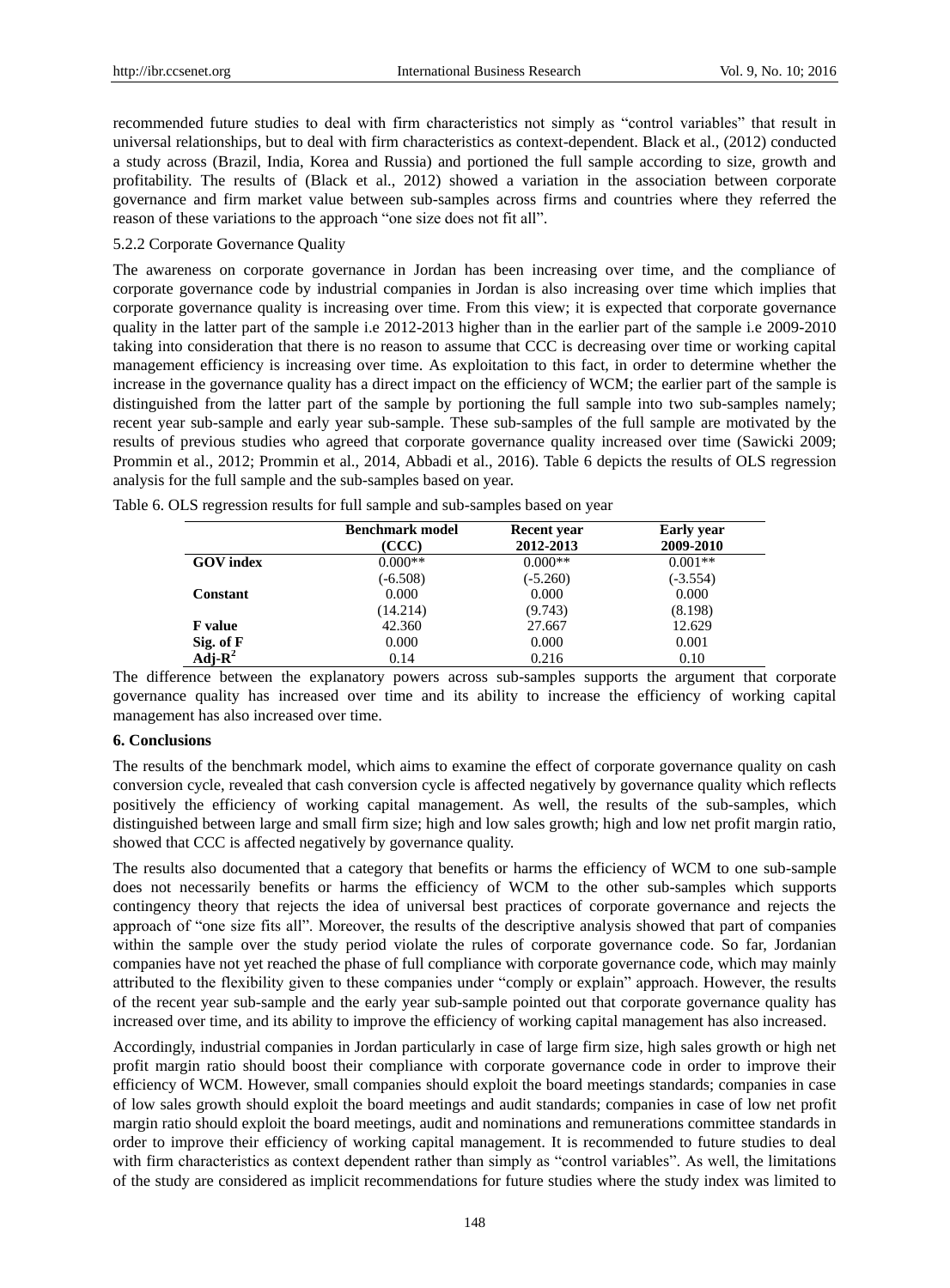10 standards and the study period was limited to 2009-2013. Finally, this study highlights the importance of "one size does not fit all" concept. Therefore, regulatory bodies in Jordan particularly Jordan Securities Commission should take into consideration the "one size does not fit all" approach when issuing corporate governance rule and to continue with "comply or explain" approach to some corporate governance rules is better than indicating "the application would be initially be through comply or explain approach".

## **References**

- Abbadi, S., Hijazi, Q., & Al-Rahahleh, A. (2016). Corporate Governance Quality and Earnings Management: Evidence from Jordan. *Australasian Accounting, Business and Finance Journal, 10*(2), 54-75.
- Abd, A. M. (2013). Corporate governance and dividend policy: an empirical investigation of Jordanian non-financial corporations. Unpublished Master's Thesis, University of Jordan, Amman, Jordan.
- Abuzayed, B. (2012). Working capital management and firms' performance in emerging markets: the case of Jordan. *International Journal of Managerial Finance, 8*(2), 155-179. http://dx.doi.org/10.1108/17439131211216620
- Afza, T., & Nazir, M. S. (2007). Is it Better to be Aggressive or Conservative in Managing Working Capital, *Journal of quality and technology management, 3*(2), 11-21.
- Aghajari, M., Mousavi, S., & Mohammadipour, R. (2015). Examining the Effect of Corporate Governance Mechanisms on Working Capital Management Efficiency of Corporations Accepted In Tehran Stock Exchange. *International Journal of Review in Life Science, 5*(8), 63-73.
- Aguilera, R., Filatotchev, I., & Jackson, H. (2008). An Organizational Approach to Comparative Corporate Governance: Costs, Contingencies, and Complementarities. *Organization Science, 19*(3), 475-492. <http://dx.doi.org/10.2139/ssrn.955043>
- Al-Debi'e, M. M. (2011). Working Capital Management and Profitability: The Case of Industrial Firms in Jordan. *European Journal of Economics, Finance and Administrative Sciences, 36, 75-86.*
- Al-Halahlah, S. (2013). *Corporate governance and earnings management: evidence from the Jordanian banking industry*. Unpublished Master's Thesis, University of Jordan, Amman, Jordan.
- Appuhami, B. A. R. (2008). The impact of firms' capital expenditure on working capital management: an empirical study across industries in Thailand, *International Management Review, 4*(1), 11-24.
- Black, B., Carvalho, A., & Gorga, E. (2010). What matters and for which firms for corporate governance in emerging markets? Evidence from Brazil(and other BRIK countries). *Journal of Corporate Finance, 18*(4), 934-952.<http://dx.doi.org/10.1016/j.jcorpfin.2011.10.001>
- Deloof, M. (2003). Does Working Capital Management Affects Profitability of Belgian Firms? *Journal of Business Finance & Accounting, 30*(3), 573-587. <http://dx.doi.org/10.1111/1468-5957.00008>
- Donaldson, L. (2001). *The Contingency Theory of Organization*. Sage Publications, Thousand Oaks, CA. <http://dx.doi.org/10.4135/9781452229249>
- Filatotchev, I., Strange, R., Piesse, J., & Lien, Y. C. (2007). FDI by firms from newly industrialised economies in emerging markets: corporate governance, entry mode and location. *Journal of International Business Studies, 38,* 556-572. http://dx.doi.org/10.1057/palgrave.jibs.8400279
- Garcia-Teruel, P. J., & Martinez-Solano, P. (2007). Effects of Working Capital Management on SME Profitability. *International Journal of Managerial Finance, 3*(2), 164-177. <http://dx.doi.org/10.1108/17439130710738718>
- Gill, A., & Biger, N. (2013). The impact of corporate governance on working capital management efficiency of American manufacturing firms. *Managerial Finance, 39*(2), 116-132. <http://dx.doi.org/10.1108/03074351311293981>
- Gill, A., Biger, N., & Obradovich, J. (2015). The Impact of Independent Directors on the Cash Conversion Cycle of American Manufacturing Firms. *International Journal of Economics and Finance, 7*(1), 87-96. <http://dx.doi.org/10.5539/ijef.v7n1p87>
- Goel, U., Bansal, N., & Sharma, A. (2015). Impact of Corporate Governance Practices on Working Capital Management Efficiency: A Structural Equation Modelling Approach. *Indian Journal of Finance, 9*(1), 38-48. http://dx.doi.org/10.17010//2015/v9i1/71534
- Issha, Z., Bokpin, G. A., & Onumah, J. M. (2009). Corporate government, ownership structure, cash holding,